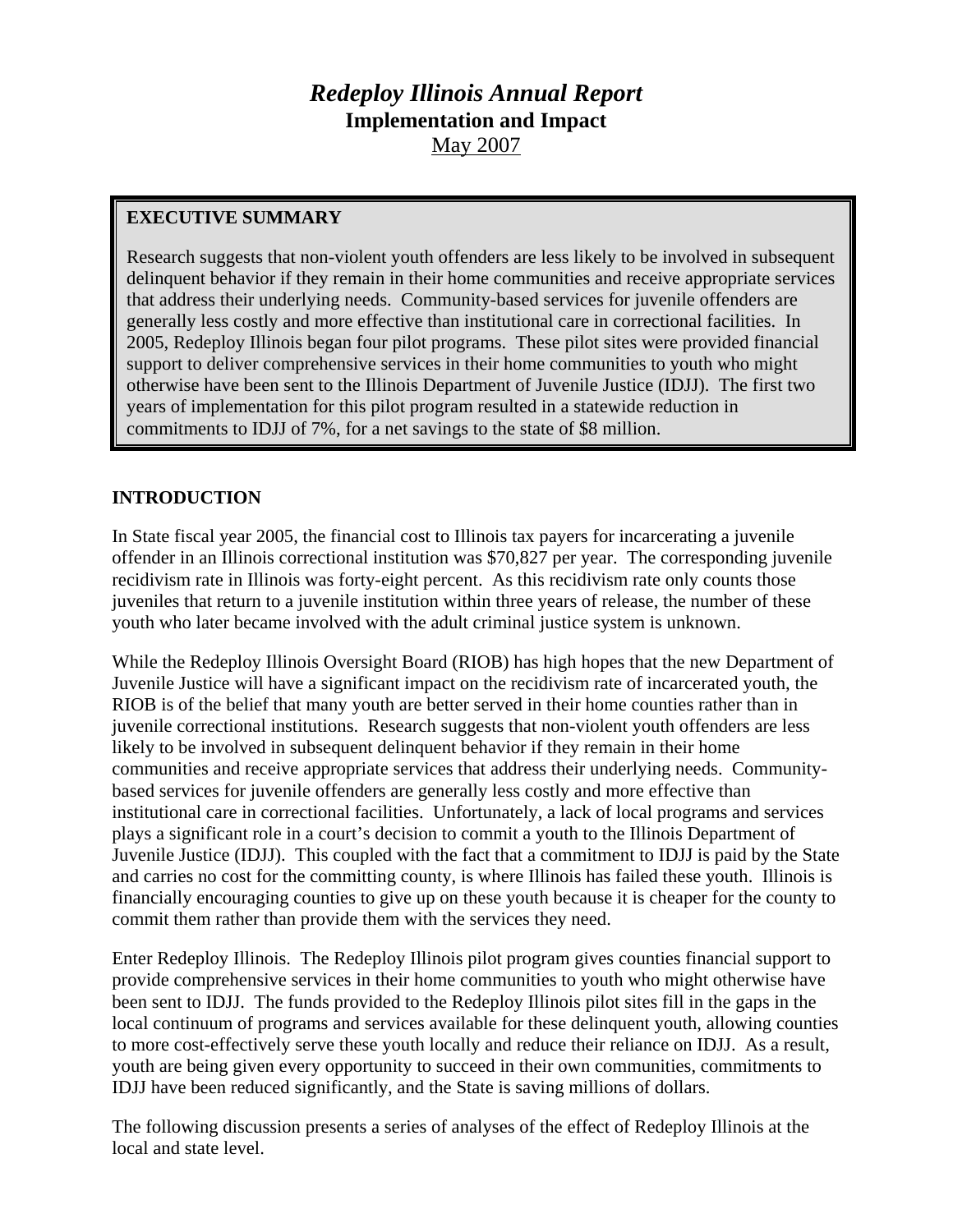# **PROGRAM DESCRIPTION**

The primary target population eligible to receive services through Redeploy Illinois is those youth facing a possible sentence to IDJJ for an offense other than Murder or a Class X Forcible Felony. Redeploy Illinois is viewed as a last resort for these youth. Each pilot site may further restrict eligibility into the program. However, they may never accept a youth into the program that is being charged with Murder or a Class X Forcible Felony.

Local jurisdictions that participate as a Redeploy Illinois pilot site are required to develop plans for community-based treatments for juvenile offenders that protect their communities, promote accountability for the harm caused their victims and communities, and equip youth with the necessary competencies to live responsibly and productively.

It is also important to understand that because the focus of this pilot initiative is on providing alternatives for the high-end youth, there is still a portion of the continuum that needs to be sufficiently developed and funded beyond Redeploy Illinois to address the needs of youth just beginning their path into the juvenile justice system.

There are currently four Redeploy Illinois pilot sites:

- $\geq 2^{nd}$  Judicial Circuit
- $\triangleright$  Macon County
- $\triangleright$  Peoria County
- $\triangleright$  St. Clair County

#### **Pilot Site Descriptions**

# **The 2nd Judicial Circuit**

*(Comprised of 12 rural counties in southeastern Illinois: Crawford, Edwards, Franklin, Gallatin, Hamilton, Hardin, Jefferson, Lawrence, Richland, Wabash, Wayne and White.)* 

The goal of the 2<sup>nd</sup> Judicial Circuit Redeploy Illinois program is to utilize individualized and evidence-based practices to address the needs of medium- and high-risk juvenile offenders. Probation officers and community service providers monitor and provide services to juveniles selected for this program. Specific needs are determined on a case-by-case basis. The following assessments are often utilized to ascertain areas of need:

- YASI (Youth Assessment and Screening Instrument);
- □ Psychological Assessment;
- Sex Offender Assessment;
- □ TRACKER Assessment: and
- **Pre-sentence investigation prepared by the probation department.**

While the 2<sup>nd</sup> Circuit has not established formal selection criteria to identify service providers for the initiative, there are several standards used for selection, including the provider's use of the Blueprint Evidence Based Practices programming, the service providers' ability to work with the targeted juvenile population in the geographical locations, and the ability to provide the needed services.

The five major service options supported by the  $2<sup>nd</sup>$  Judicial Circuit's Redeploy Illinois program are:

- Aggression Replacement Training
- Functional Family Therapy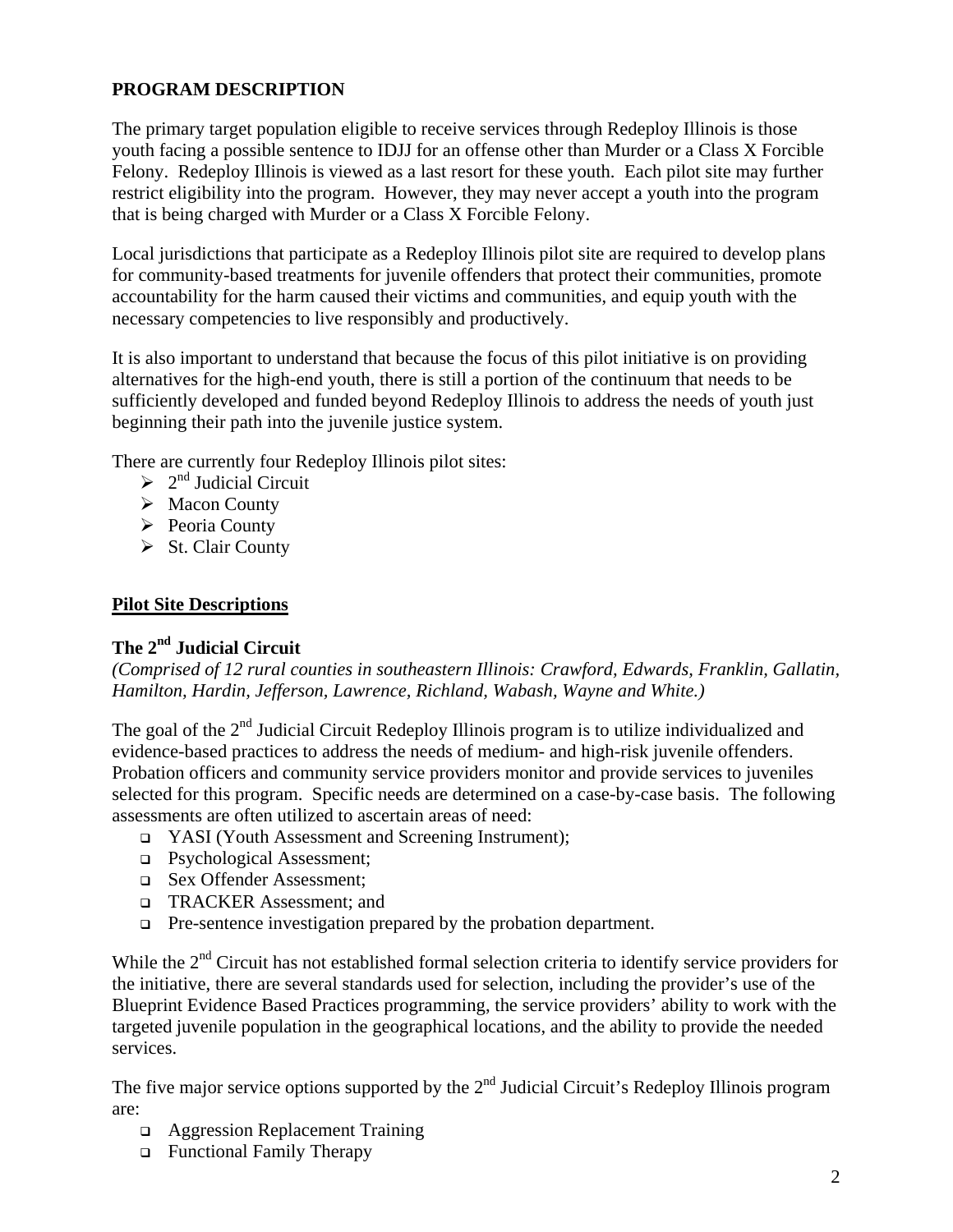- Multi-Systemic Therapy
- Global Positioning System Monitoring
- Psychological and Psychiatric Evaluation

The expected outcome of these services, which are provided by probation department staff and community-based service providers, is an increase in public safety and the provision of pathways to positive change for youth who are involved in the juvenile justice system.

Juvenile participants of the  $2<sup>nd</sup>$  Judicial Circuit program are required to be between the ages of 13 and 17 years old; have been adjudicated for an offense punishable by incarceration in IDJJ; have no more than one prior adjudication; and have a YASI score of Medium-High risk. Juveniles convicted of first-degree murder or a Class X forcible felony are ineligible for participation in the program.

#### **Macon County**

The pilot program, Community ACCESS (Alternative Collaborative Change Education Support Success), was designed to offer individualized services to juvenile participants based on their specific risk factors and needs. The Macon County program utilizes the YASI, a tool that gathers information to determine appropriate services for participants. Other assessment tools examine mental health and substance abuse issues.

The continuum of services provided by the Macon County Redeploy Illinois program consists of strategies and sanctions ranging from least restrictive to most restrictive including:

- Quality assessment (initial and ongoing)
- □ Cognitive education and treatment
- **D** Teen court
- Violence reduction treatment
- Victim-related services
- $\Box$  Life skills
- Community restorative boards
- Substance abuse treatment
- Gender-specific services
- **D** Mental health treatment
- □ Parent/family support services
- □ Home detention

The pilot program employs local community restorative boards made up of small groups of citizens who are prepared by intensive training to conduct face-to-face meetings with offenders and develop agreements with them. The boards allow community members to meet with juveniles and their families, both to help restore community relationships and to hold the juveniles accountable for harm caused by their actions.

Macon County participants are required to be at least 13 years old; under consideration for possible commitment to IDJJ due to their current offense; eligible for a one year or more term of probation; and convicted of a non-forcible felony. The program could not be used as an alternative to juvenile court involvement or as part of a plea agreement.

#### **Peoria County**

The Peoria County Redeploy Illinois program is a collaborative partnership between Peoria County Court Services and Children's Home Association of Illinois (CHAIL). Redeploy Illinois participants are referred from the Juvenile Court Judge as well as identified by probation staff from their existing caseloads. In addition, participant parents must agree to the Redeploy Illinois program assignment.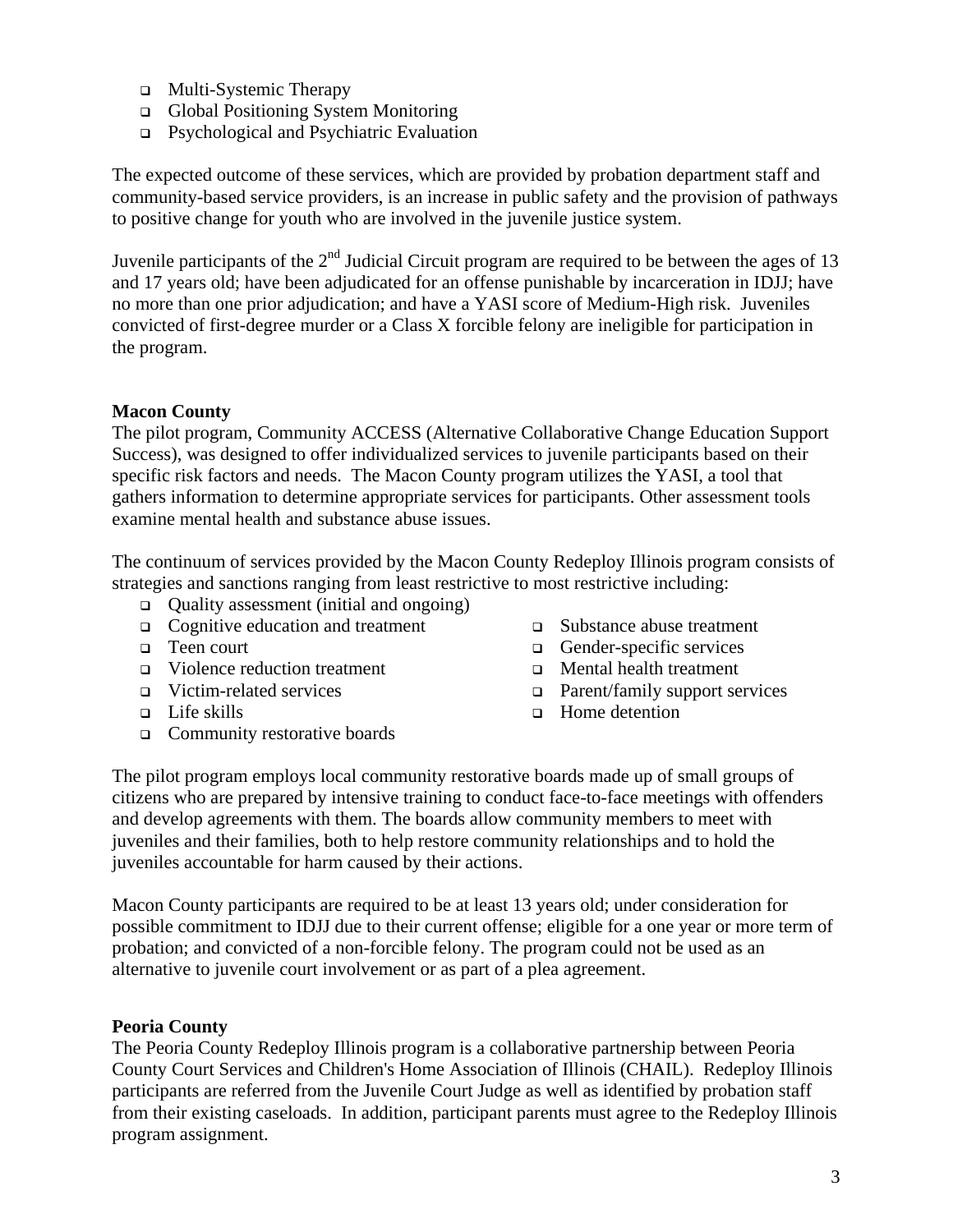Peoria County's Redeploy Illinois targets two groups of juveniles. The first group is comprised of juveniles who would have previously been sent to IDJJ for an evaluation. The second group consists of those juveniles on probation who are assessed to be at greatest risk for a full commitment to IDJJ.

Youth that have been referred into the Redeploy Illinois program in need of a court evaluation are placed in a residential setting. During a 21-day stabilization period, they receive an evaluation and assessment. They are then transitioned into the program group. Youth who need more intense mental health treatment receive therapy.

A staff member from the Children's Home Association conducts a thorough assessment on each youth participating in the Redeploy Illinois program to obtain the information that will assist in developing an individualized service plan for the youth and his/her family. The staff member then collaborates with Peoria County probation staff that work directly with delinquent youth and their families to provide the identified services or link them to resources within the community.

Once the referral to the program has been made and the assessment completed, program staff provide the following functions:

- $\Box$  A minimum of three contacts per week with the youth. These three contacts will consist of counseling, skill building, collateral contact, curfew checks, and/or staffings with the Probation Officer.
- $\Box$  Transportation for the youth to and from court hearings, meetings with Probation Officers, treatment sessions/meetings, or other related appointments/meetings.
- □ Linkage to community resources.
- Group counseling sessions.

In order to set goals for the youth and family, each youth receives an Individualized Family Service Plan (IFSP) provided by CHAIL. The IFSP is based on intensive interviews, observations and research into the individual's school, mental health, social, and family history gathered from schools, hospitals, family members, and other relevant individuals.

Types of service include:

- $\Box$  Individual counseling
- □ Family counseling
- $\Box$  Psychological evaluations
- □ Drug treatment
- Aggression Replacement Training (ART)
- $\Box$  Service to family
- Community service/ recreation
- Collateral contacts and referrals

Another goal is to reduce the level of disproportionate minority confinement (DMC). The percentage of minority youth in Redeploy was higher than the percentage of minority youth committed to IDJJ in 2005. This suggests that Redeploy Illinois in Peoria County may have an impact on DMC.

### **St. Clair County**

The St. Clair County Youth Coalition (SCCYC), consisting of over 100 community stakeholders and youth service providers oversees the pilot initiative. The Children's Home and Aid Society of Illinois (CHASI), a local social service agency, provide program delivery and implementation. Other agencies such as the Lessie Bates Davis Neighborhood House, Kids Hope United, and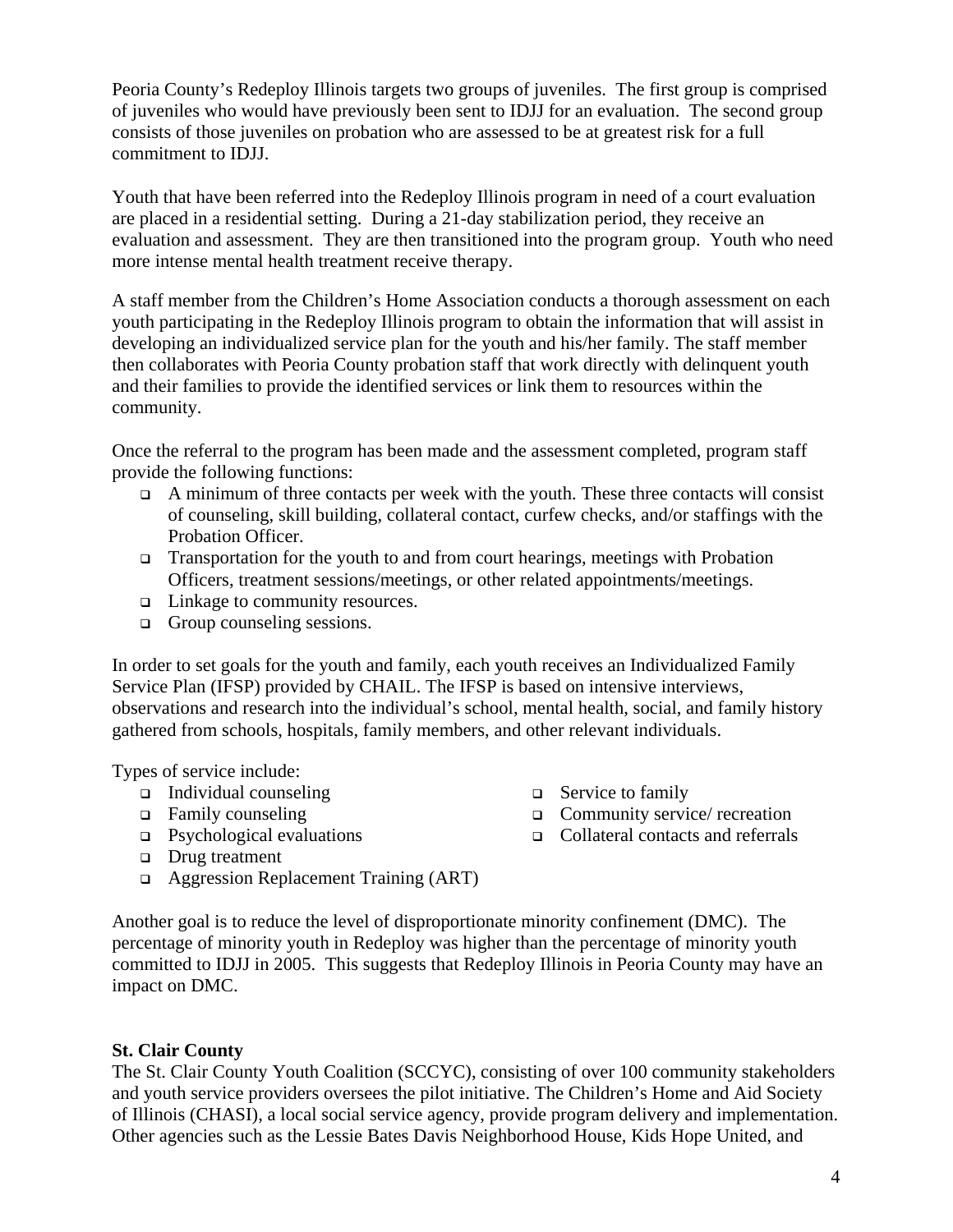Cahokia Park United Methodist Church offer services. A court liaison is provided to assist youth and their families during court proceedings and to make referrals to services.

The target population is youth between 13 and 17 years of age with at least one prior delinquent offense who are currently adjudicated for an offense that is punishable by an IDJJ commitment and who are at medium or high risk for re-offending. Youth who are involved in both the juvenile justice system and the child welfare system are given priority. Court ordered referrals to the Redeploy Illinois program are from the State's Attorney's Office, Public Defender's Office, or Juvenile Court Judge. Families have to be willing to participate in the Redeploy program. In addition, non court-ordered referrals from probation or other agencies are allowed to benefit from the program. These youth receive services but are not officially in the Redeploy program.

All referred youth to the St. Clair Redeploy Illinois program are required to undergo a 30-day assessment period. During this period, youth are generally remanded to custody in the St. Clair County Detention Center. Each youth is matched with a CHASI caseworker within 24-hours. The caseworker completes the assessment process through an examination of participants' school, mental health, social, and family history. This information is gathered from schools, hospitals, family members, and other documentation such as YASI scores. In order to set goals for the youth and family, each youth receives a case plan provided by CHASI. After the assessment of the youth and case plan are submitted to the judge, a determination is made whether or not to accept the youth into the Redeploy Program.

To date, more than 30 different services have been made available to participants. The following represent the most commonly utilized services:

- □ Multi-systemic Therapy
- Functional Family Therapy
- Aggression Replacement Therapy
- Family group conferencing
- Domestic violence
- **Program for Reshaping Adolescents** Sexual Expression
- $\Box$  Individual therapy
- □ Victimization Counseling
- **D** Mental health
- Substance related
- □ Education/Workforce training
- Recreation Therapy
- $\Box$  Supervision/ monitoring

The RIOB allowed St. Clair County to use a baseline of 86 commitments, the number of Redeploy eligible juvenile commitments in 2004 rather than the average number of commitments to IDJJ for the 2001 – 2003 years as seen with the remaining three pilot sites. This was due to the dramatically increasing numbers of juvenile commitments over the more recent years. Therefore, the Oversight Board agreed to a more accurate and realistic baseline. In 2007, the Oversight Board and the St Clair County pilot site agreed to adjust their baseline to the 3-year average for 2003 - 2005 for purposes of calculating penalties and monitoring the minimum 25% reduction requirement.

### **Pilot Expansion**

In FY2007, the Redeploy Illinois line item received an increase of \$750,000 to expand the initiative. A Request For Proposals (RFP) was developed to solicit applications. The RFP was released on 9/1/06 and due back on 9/26/06. Two applications were reviewed and scored by RIOB members and staff. At the 10/16/06 RIOB meeting, results were discussed and the RIOB determined that Hunters Productions was not an eligible applicant and the decision was made to request additional eligibility information from the Cook County applicant, due back on 11/30/06.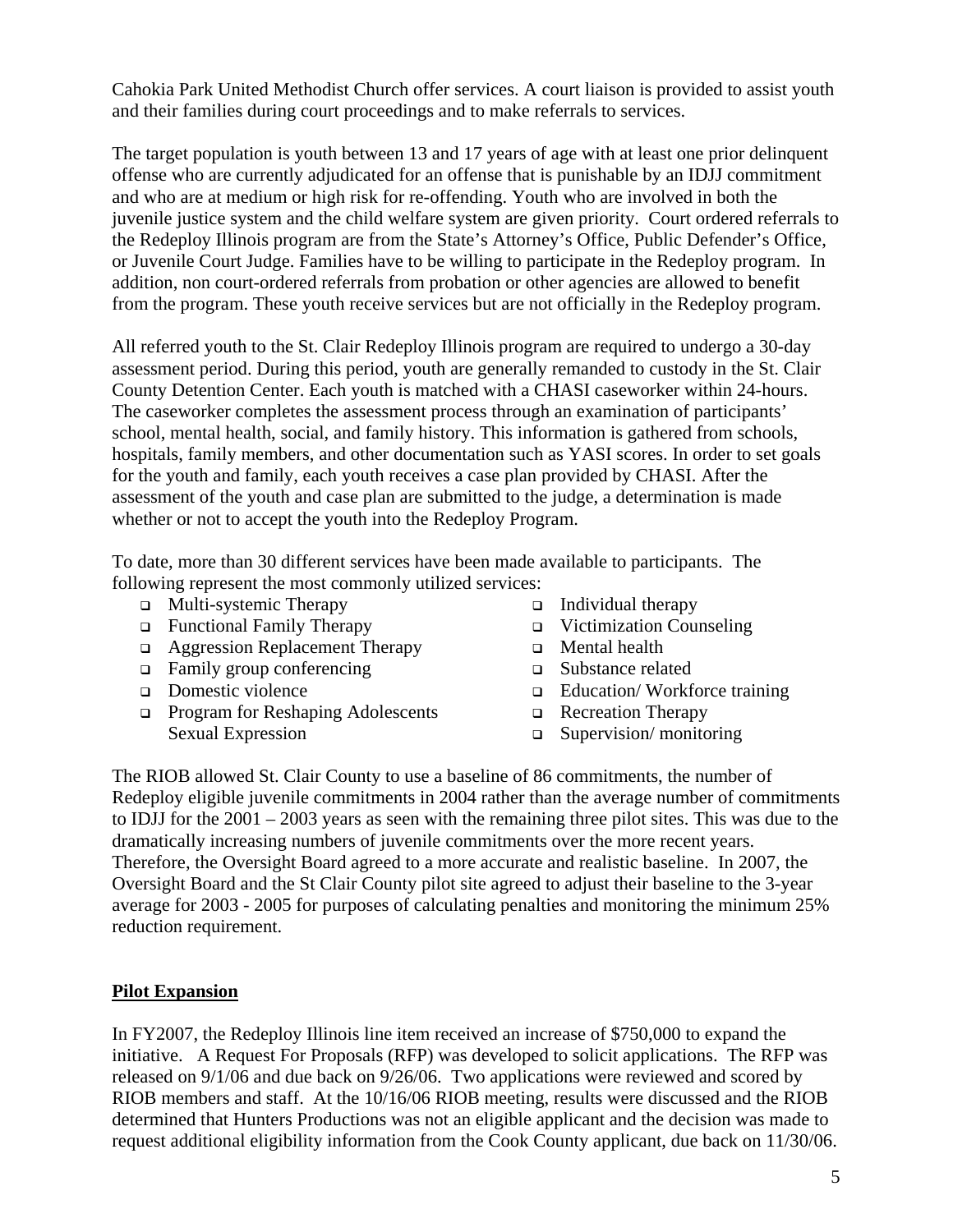This addendum satisfied eligibility requirements; however, the RIOB wanted further clarifications and assurances on a few topics. Following extended negotiations, the RIOB decided on 2/16/07 that Cook County would become the next Redeploy Illinois pilot site. On 3/13/07 IDHS issued a contract to Cook County for signature.

Upon receipt of the contract, Cook County expressed concerns about the reduction in the Redeploy Illinois line item in the Governor's proposed budget released on 3/7/07. As the RIOB and IDHS were unable to assure Cook County that full funding would be made available to the site in FY08, regardless of the appropriation, Cook County understandably did not sign the contract. Cook County remains very interested in becoming the next Redeploy Illinois pilot site, should funding be restored.

#### **PERFORMANCE ANALYSIS**

#### **IDJJ Admissions**

Implementation in two of the four Redeploy Illinois pilot sites began in January 2005 with the remaining two beginning implementation later that same year. From 2001 to 2004 there was a statewide average of 1,725 new court admissions of juveniles per year to IDJJ (Figure 1). During calendar year 2005 alone, there was a statewide decrease in new court admissions to IDJJ of 7% (118 youth). In the preceding four years there was never a variation of more than 16 admissions. Is this a direct result of the Redeploy Illinois initiative? The RIOB believes it is. According to IDJJ data for the four pilot sites, during their first year of implementation (2005), 93 fewer youth were admitted to IDJJ than in the corresponding baseline years of the pilot. The RIOB expects that this drop in admissions will hold as the second year of pilot data indicates that 133 fewer youth will have been admitted during the 2006 project period.



 Source: 2005 Department Data, report found on the Illinois Department of Corrections website, Reports & Stats.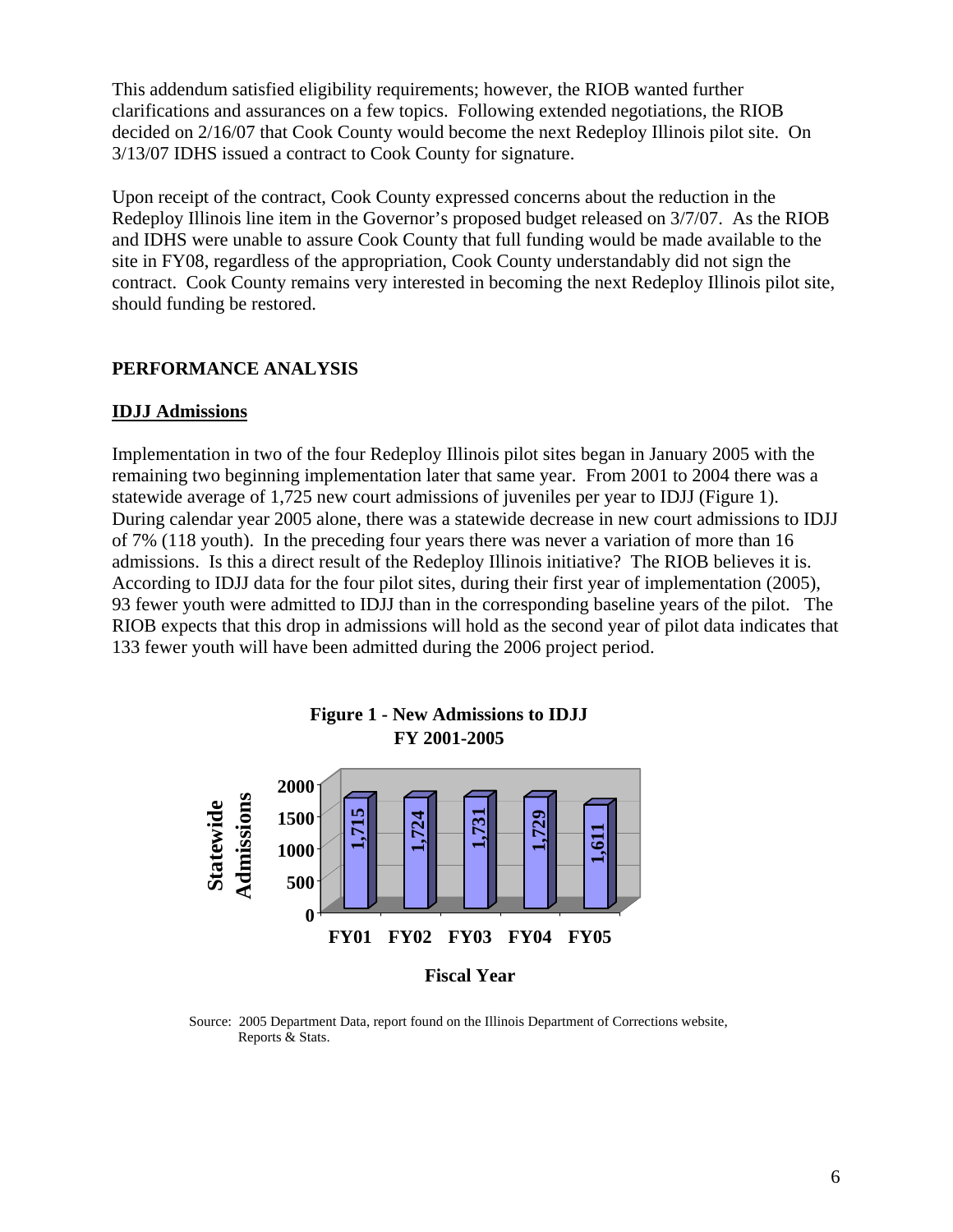# **Detention Utilization**

The four pilot sites implementing the Redeploy Illinois Initiative are focusing on reducing the number of confinement days within IDJJ. To this end, some of the pilot sites utilize a brief stay in detention while the determination is made as to the youth's eligibility and acceptance into the program. For this reason, the RIOB monitors detention data in these pilot sites to ensure that there is not a dramatic shift in confinement from IDJJ to county detention. During the first two years of Redeploy Illinois implementation, the pilot sites saw a collective average length of stay in detention of 12.25 days. This compares to the statewide two-year average of 19 days.

### **Cost Savings by Pilot Site**

In State fiscal year 2005, according to IDJJ, the average cost for a 12-month juvenile commitment was \$70,827. The average length of stay for a delinquency commitment was 8.8 months (\$51,940). The average length of stay for a court evaluation commitment was 3.5 months (\$20,658). In FY 2005, nine percent of the IDJJ juvenile population was incarcerated for a court evaluation. These data are utilized throughout the remainder of this section to calculate cost savings.

Cost savings resulting from Redeploy Illinois were estimated using the following methodology. The estimated number of youth that were "Redeployed" is the difference between the observed number of eligible commitments for a given year and the average annual number of youth sentenced to IDJJ during the baseline period for a given pilot site. The cost savings due to a decrease in commitments was estimated by determining the number of "Redeployed" youth who would have been committed for evaluation (.09 x redeployed youth) and those for a delinquency or full commitment (.91 x redeployed youth). The resulting figures were then applied to the estimated length of stay averages and associated costs calculated.

### **2nd Circuit** - 2-Year Cost Savings to IDJJ = \$1,375,489

The  $2<sup>nd</sup>$  Circuit Redeploy Illinois pilot program operates on a calendar year. The average annual number of youth sentenced to IDJJ from  $1/1/01$  to  $12/31/03$  eligible for participation in Redeploy was 40.

| <b>Program Period</b>           | <b>Eligible</b><br><b>Commitments</b> | Percent<br><b>Reduction from</b><br><b>Baseline</b> (40) | <b>Number</b><br><b>Redeployed</b>           | <b>Cost Savings to</b><br><b>IDJJ</b>      |
|---------------------------------|---------------------------------------|----------------------------------------------------------|----------------------------------------------|--------------------------------------------|
| Year One<br>$1/1/05 - 12/31/05$ | 22                                    | 41%                                                      | 18                                           | \$884,243                                  |
| Year Two<br>$1/1/06 - 12/31/06$ | 30                                    | 25%                                                      | 10                                           | \$491,246                                  |
| 2 Year Figures                  | 52 Youth<br><b>Incarcerated</b>       | 33% Average<br><b>Reduction</b>                          | <b>28 Fewer Youth</b><br><b>Incarcerated</b> | \$1,375,489 Cost<br><b>Savings to IDJJ</b> |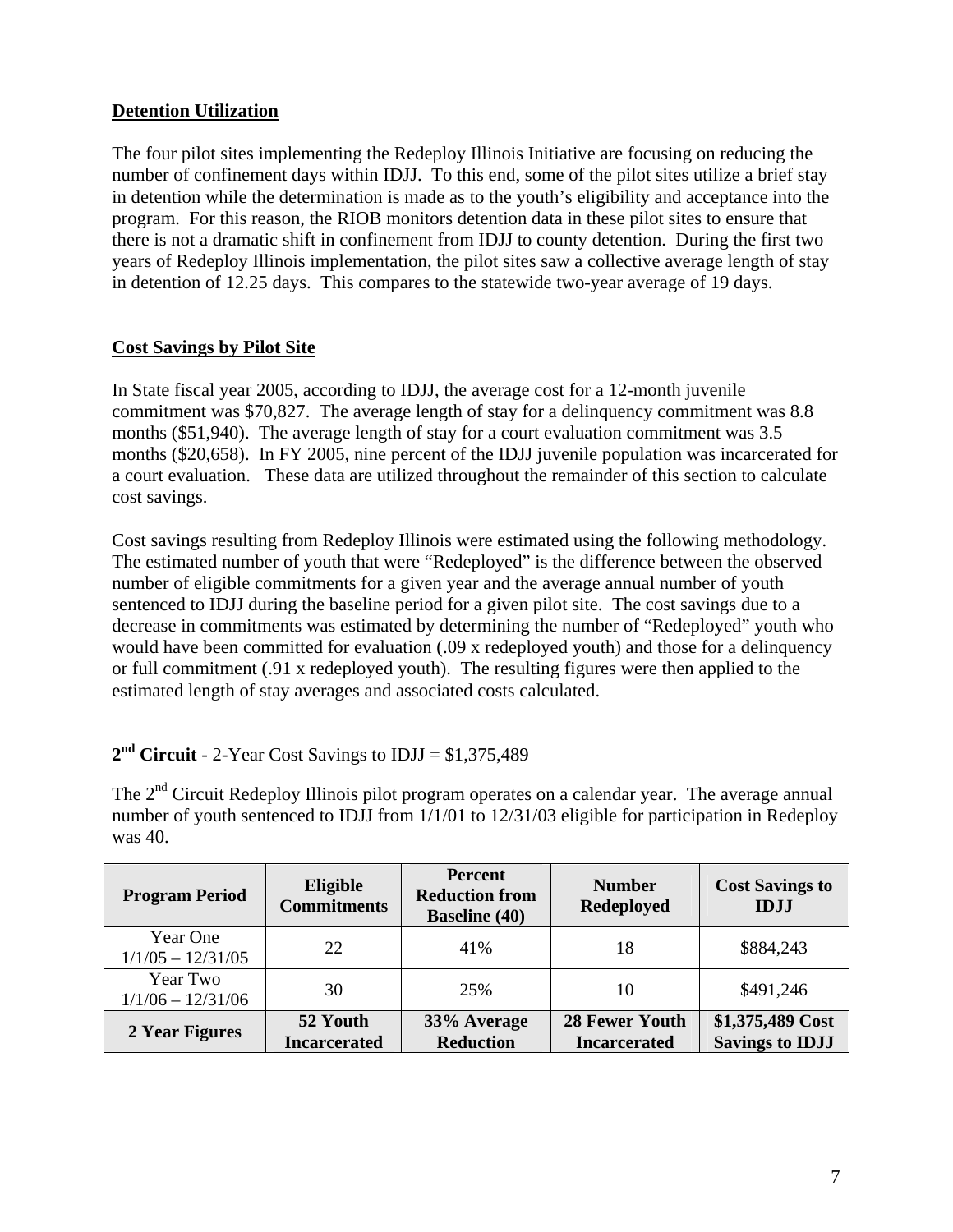# **Macon County** - 2-Year Cost Savings to IDJJ = \$2,947,478

The Macon County Redeploy Illinois pilot program operates on a calendar year. The average annual number of youth sentenced to IDJJ from 1/1/01 to 12/31/03 eligible for participation in Redeploy was 51.

| <b>Program Period</b>           | Eligible<br><b>Commitments</b>  | <b>Percent</b><br><b>Reduction from</b><br><b>Baseline</b> (51) | <b>Number</b><br><b>Redeployed</b>           | <b>Cost Savings to</b><br><b>IDJJ</b>      |
|---------------------------------|---------------------------------|-----------------------------------------------------------------|----------------------------------------------|--------------------------------------------|
| Year One<br>$1/1/05 - 12/31/05$ | 30                              | 41%                                                             | 21                                           | \$1,031,617                                |
| Year Two<br>$1/1/06 - 12/31/06$ | 12                              | 76%                                                             | 39                                           | \$1,915,861                                |
| 2 Year Figures                  | 42 Youth<br><b>Incarcerated</b> | 59% Average<br><b>Reduction</b>                                 | <b>60 Fewer Youth</b><br><b>Incarcerated</b> | \$2,947,478 Cost<br><b>Savings to IDJJ</b> |

**Peoria County** - 2-Year Cost Savings to IDJJ = \$2,947,478

The Peoria County Redeploy Illinois pilot program operates on a fiscal year. The average annual number of youth sentenced to IDJJ from 7/1/01 to 6/30/04 eligible for participation in Redeploy was 78.

| <b>Program Period</b>           | Eligible<br><b>Commitments</b>  | <b>Percent</b><br><b>Reduction from</b><br><b>Baseline</b> (78) | <b>Number</b><br><b>Redeployed</b>           | <b>Cost Savings to</b><br><b>IDJJ</b>      |
|---------------------------------|---------------------------------|-----------------------------------------------------------------|----------------------------------------------|--------------------------------------------|
| Year One<br>$7/1/05 - 6/30/06$  | 48                              | 39%                                                             | 30                                           | \$1,473,739                                |
| Year Two<br>$7/1/06 - 6/30/07*$ | 48                              | 39%                                                             | 30                                           | \$1,473,739                                |
| 2 Year Figures                  | 96 Youth<br><b>Incarcerated</b> | 39% Average<br><b>Reduction</b>                                 | <b>60 Fewer Youth</b><br><b>Incarcerated</b> | \$2,947,478 Cost<br><b>Savings to IDJJ</b> |

\* Year two figures are estimated based on the first six months of commitment data (24).

### **St. Clair County** - 2-Year Cost Savings to IDJJ = \$3,831,721

The St. Clair County Redeploy Illinois pilot program operates on a fiscal year. The average annual number of youth sentenced to IDJJ from 7/1/01 to 6/30/04 eligible for participation in Redeploy was 86.

| <b>Program Period</b>           | Eligible<br><b>Commitments</b>  | <b>Percent</b><br><b>Reduction from</b><br><b>Baseline</b> (86) | <b>Number</b><br><b>Redeployed</b>           | <b>Cost Savings to</b><br><b>IDJJ</b>      |
|---------------------------------|---------------------------------|-----------------------------------------------------------------|----------------------------------------------|--------------------------------------------|
| Year One<br>$7/1/05 - 6/30/06$  | 62                              | 28%                                                             | 24                                           | \$1,178,991                                |
| Year Two<br>$7/1/06 - 6/30/07*$ | 32                              | 63%                                                             | 54                                           | \$2,652,730                                |
| 2 Year Figures                  | 94 Youth<br><b>Incarcerated</b> | 46%Average<br><b>Reduction</b>                                  | <b>78 Fewer Youth</b><br><b>Incarcerated</b> | \$3,831,721 Cost<br><b>Savings to IDJJ</b> |

\* Year two figures are estimated based on the first six months of commitment data (16).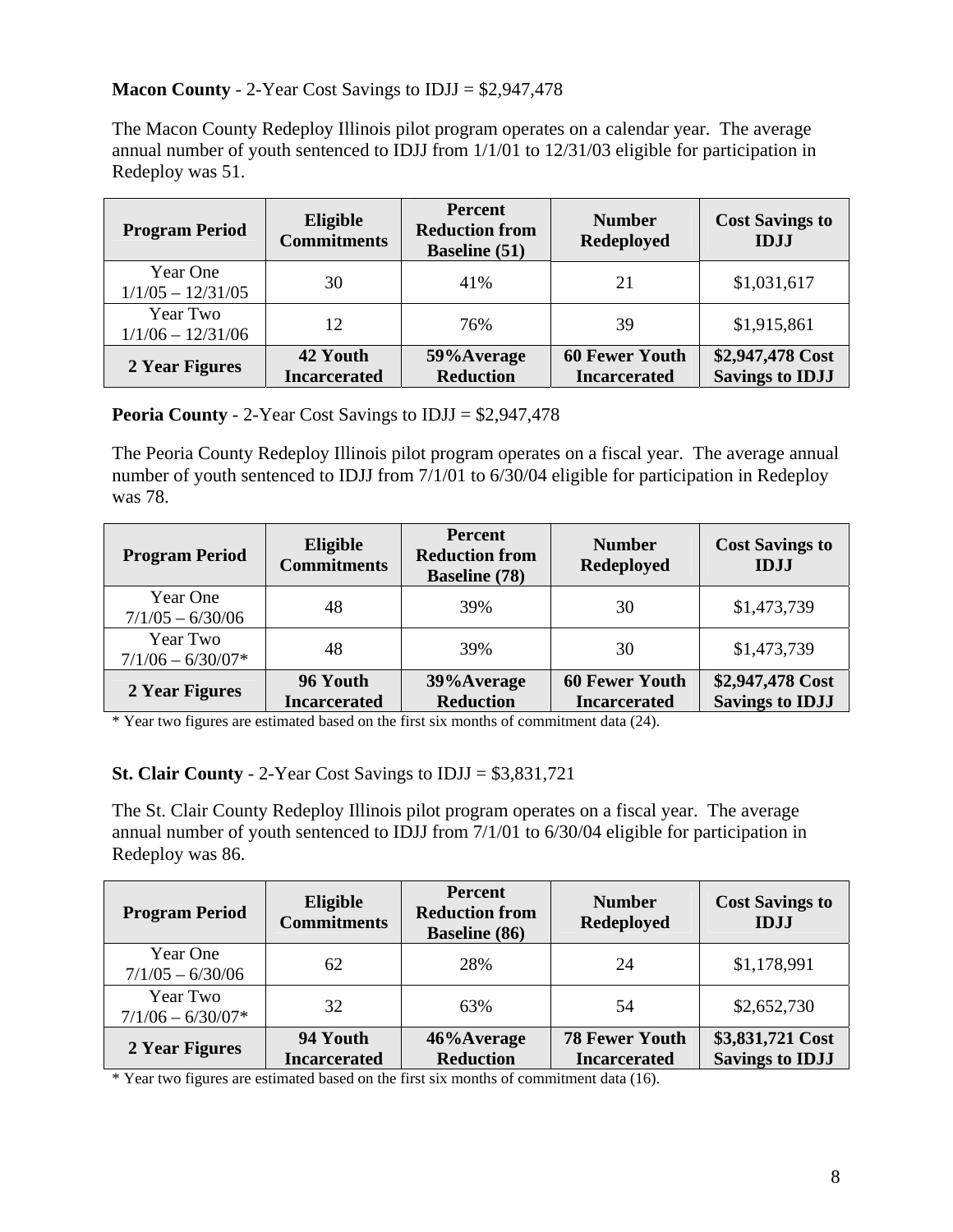# **2-Year Cost Savings to IDJJ**

This table reflects compiled pilot site calculations from the preceding tables. From site start-up through the end of their second full year of implementation, compared to the calculated cost savings to IDJJ during that same time period.

| <b>Pilot Site</b>   | <b>2-Year Number Reduction</b><br>from Baseline | 2-Year Cost Savings to IDJJ<br>from Baseline |
|---------------------|-------------------------------------------------|----------------------------------------------|
| $2nd$ Circuit       | 28                                              | \$1,375,489                                  |
| <b>Macon County</b> | 60                                              | \$2,947,478                                  |
| Peoria County*      | 60                                              | \$2,947,478                                  |
| St. Clair County*   | 78                                              | \$3,831,721                                  |
|                     | 226 Fewer Youth                                 | \$11,102,166 Cost Savings to                 |
|                     | <b>Incarcerated</b>                             | <b>IDJJ</b>                                  |

\* Year two figures are estimated based on the first six months of commitment data.

#### **2-Year Cost Savings to the State of Illinois**

This table reflects pilot site grant expenditures from site start-up through the end of their second full year of implementation, compared to the calculated cost savings to IDJJ during that same time period.

| <b>Pilot Site</b>   | 2-Year Project Period<br><b>State Grant</b><br><b>Expenditures</b> | 2-Year Cost Savings to<br><b>IDJJ</b> from Baseline | 2-Year Cost Savings to<br>the State of Illinois<br>from Baseline |
|---------------------|--------------------------------------------------------------------|-----------------------------------------------------|------------------------------------------------------------------|
| $2nd$ Circuit       | \$906,604                                                          | \$1,375,489                                         | \$468,885                                                        |
| <b>Macon County</b> | \$597,087                                                          | \$2,947,478                                         | \$2,350,391                                                      |
| Peoria County*      | \$764,938                                                          | \$2,947,478                                         | \$2,182,540                                                      |
| St. Clair County*   | \$862,794                                                          | \$3,831,721                                         | \$2,968,927                                                      |
|                     | \$3,131,423 Pilot Site                                             | \$11,102,166 Cost                                   | \$7,970,743 Cost                                                 |
|                     | <b>Grant Expenditures</b>                                          | <b>Savings to IDJJ</b>                              | <b>Savings to the State</b>                                      |

\* Year two figures are estimated based on the first six months of commitment data.

### **CASE STUDY**

Rachael is a 13-year-old female on probation for car theft. She struggled to get along with her mother and sister at home, but family relationships were very strained. Rachael was also struggling at school. She was receiving services both in school and from a private psychiatrist for mental health issues. In an effort to help, the probation officer had also referred the family for group therapy. However, the family was seemingly overwhelmed by the general chaos, and the situation remained critical.

In an effort to reduce stress within the family, Rachael moved out of her mother's home and into her oldest sister's home, which allowed Rachael also to transfer to an alternate junior high school in the district. Rachael continued to have problems, however, and her behavior and poor attitude caused conflict with her sister. She eventually returned to her mother's home and finished out the school year, but due to ongoing probation violations, she was brought back before the court. This time, Rachael was referred to the Redeploy Illinois program.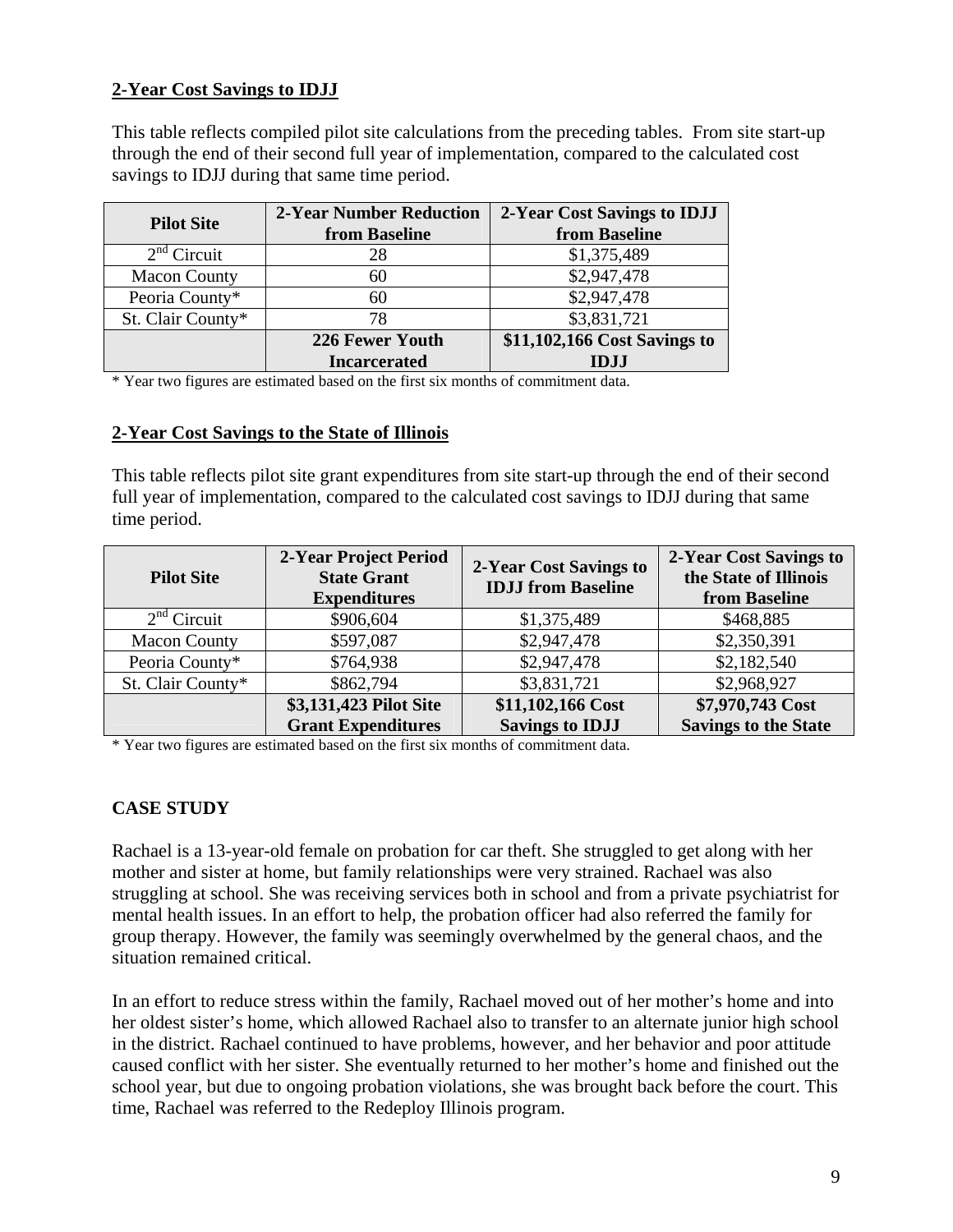Rachael first received a thorough psychological assessment, and an in-depth family assessment was performed. These tools indicated ongoing family conflict, poor communication, clinical depression and suspicion of drug use. Rachael and her family were linked with needed counseling and services to repair family relationships. At this very fragile time in their family life, Rachael's family home caught fire and was extensively damaged. Though family tensions inevitably increased for a time, the coordination of services established through Redeploy helped to stabilize the situation.

Rachael and her mother have now completed family therapy and their relationship has improved. Through mental health counseling and substance abuse treatment services, Rachael is now following her mother's rules and curfew, and is abiding by the terms of her probation. Redeploy Illinois has helped Rachael to build the skills and find the confidence to succeed. She has been able to use skills learned in Aggression Replacement Therapy to assist her in coping with problems that arise at school and home. Rachael completed the first semester of school at an alterative school and did so well that she was transferred back to her original school for the start of the second semester. Rachael reports at this time that she is looking forward to attending her old school again and believes she can succeed. She is following all of her probationary guidelines and has turned her life around.

# **EVALUATION**

Independent evaluators were hired to conduct a process and preliminary impact evaluation utilizing an approach that was systematic and comprehensive with a variety of qualitative and quantitative data collection methods. The evaluations were designed to address the unique characteristics of the pilot sites through establishing key performance indicators and research questions for assessing the impact and implementation of the Redeploy Illinois program

The research team at Powered Performance, Ghenno Senbetta, Ph.D., and Darryl L. Jinkerson, Ph.D. evaluated the 2nd Judicial Circuit and Macon County Redeploy programs. The  $2^{nd}$ Judicial Circuit was evaluated for the time period of March 1 through December 31, 2005. The Macon County Redeploy program was evaluated for the time period of January 1 and October 31, 2005.

The research team at Southern Illinois University-Carbondale, Gaylene S. Armstrong, Ph.D., Todd A. Armstrong, Ph.D., and Vince J. Webb, Ph.D., evaluated the St. Clair County Redeploy and the Peoria County Redeploy programs. The Peoria Redeploy program was evaluated for the time period of June of 2005 through March of 2006. The St. Clair program was evaluated for the time period of January 1 through Oct. 31, 2005

The evaluation reports describe in detail the developmental processes that took place within each site as well as an in-depth description of each initiative. The data and process analysis conducted in each site indicated that all were on-track to meet the goals set forth in the statute, implementing community-based sanctions, treatment alternatives, and services for juveniles who would have otherwise been committed to IDJJ, while projecting that each would successfully meet the minimum 25% reduction requirement. Additionally, the program costs were dramatically lower per juvenile than the cost of committing juveniles to IDJJ.

To view these evaluation reports, please visit the web site for the Illinois Criminal Justice Information Authority at www.ICJIA.state.il.us.